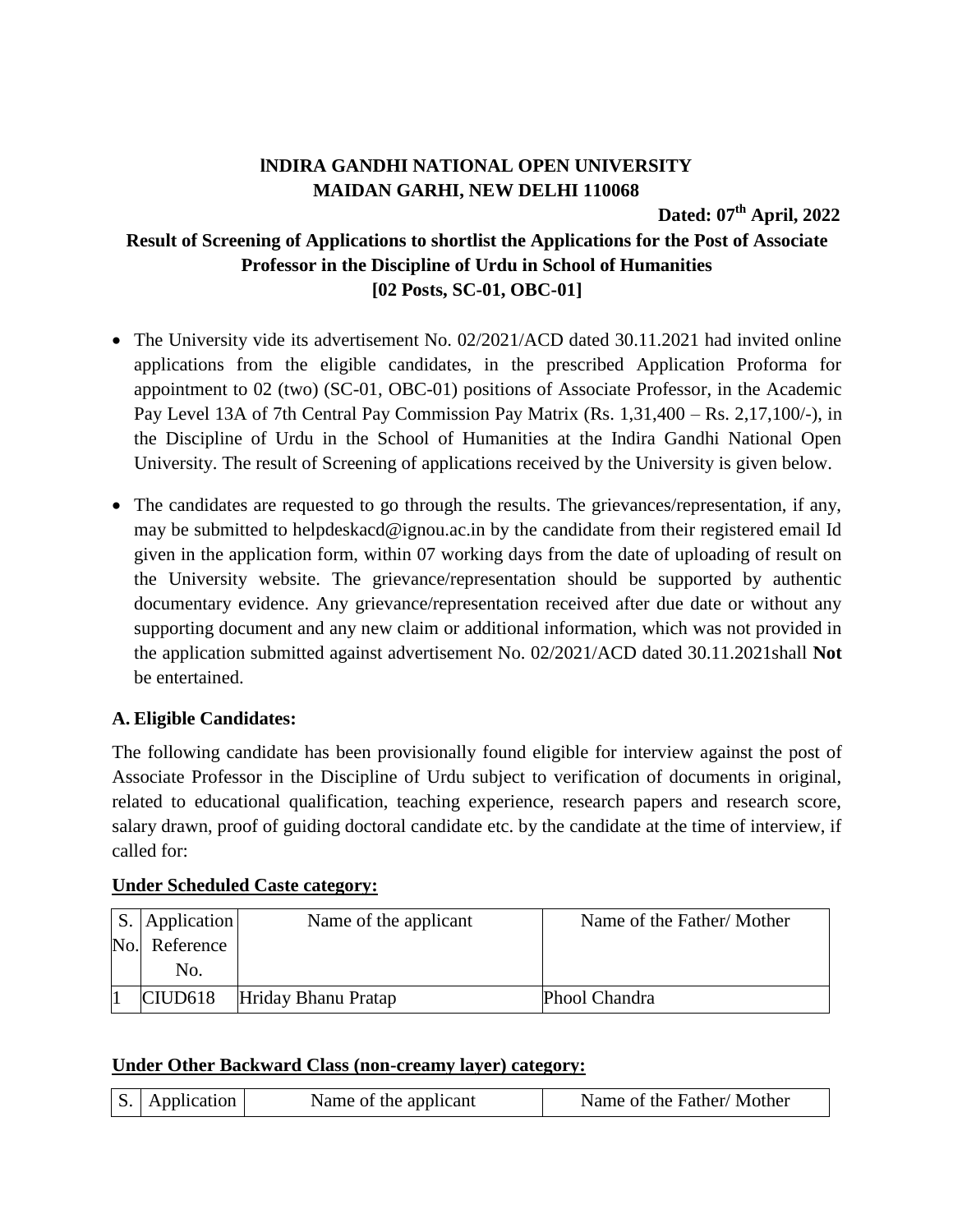| No. | Reference           |               |                   |
|-----|---------------------|---------------|-------------------|
|     | No.                 |               |                   |
|     | CIUD <sub>625</sub> | Mohammad Alam | Mohd Umar Qureshi |

The short listing as above is further subject to fulfillment of Clause 10 (Counting of Past Services for Direct Recruitment and Promotion under CAS) of UGC Regulations 2018.

In respect of candidates having previous work experience as adhoc/temporary/consolidated salary basis and those with experience in private/autonomous/affiliate Institution or College, then in addition to the letters of experience, appointment Orders, salary certificate etc., the candidate will also be required to submit the copies of Form 16 issued by the Employer / Income Tax Return Forms for the last three years.

### **B. Candidates Not Eligible:**

The following candidate has not been found eligible to be called for the interview for the post of Associate Professor in the Discipline of Urdu, as per reason indicated against each:

| S.  | Application  | of<br>the<br>Name      | Father's/Mother's | Observation of the Committee                                                                                                                                                                                                                                                                                                                                                                                                                                                                                                                                                                                                                                                                                                                                                                                   |
|-----|--------------|------------------------|-------------------|----------------------------------------------------------------------------------------------------------------------------------------------------------------------------------------------------------------------------------------------------------------------------------------------------------------------------------------------------------------------------------------------------------------------------------------------------------------------------------------------------------------------------------------------------------------------------------------------------------------------------------------------------------------------------------------------------------------------------------------------------------------------------------------------------------------|
| No. | Reference    | Applicant              | Name              |                                                                                                                                                                                                                                                                                                                                                                                                                                                                                                                                                                                                                                                                                                                                                                                                                |
|     | (AIR)<br>No. |                        |                   |                                                                                                                                                                                                                                                                                                                                                                                                                                                                                                                                                                                                                                                                                                                                                                                                                |
|     | No.)         |                        |                   |                                                                                                                                                                                                                                                                                                                                                                                                                                                                                                                                                                                                                                                                                                                                                                                                                |
| 1   | CIUD686      | <b>Obaidul Ghaffar</b> | Abul Kalam        | • The OBC (non-creamy layer)<br>category certificate attached<br>with the application is issued<br>of the year 2019, hence, the<br>applicant does not fulfill the<br>condition mentioned<br>under<br>Clause<br>sub-clause<br>$7\overline{ }$<br>of<br>V:Other Conditions indicated<br>in 'Minimum Qualifications<br>and Eligibility Conditions for<br>of<br>Post<br>Associate<br>the<br>Professor in Various Schools<br>of Studies in the University'<br>regarding OBC certificate.<br>• The applicant is working as<br>contractual employee and not<br>drawing pay scale equivalent<br>to that of Assistant Professor<br>in a University, hence, does<br>not have Eight years of<br>experience of teaching and/or<br>research<br>in<br>an<br>academic/research<br>position<br>equivalent to that of Assistant |